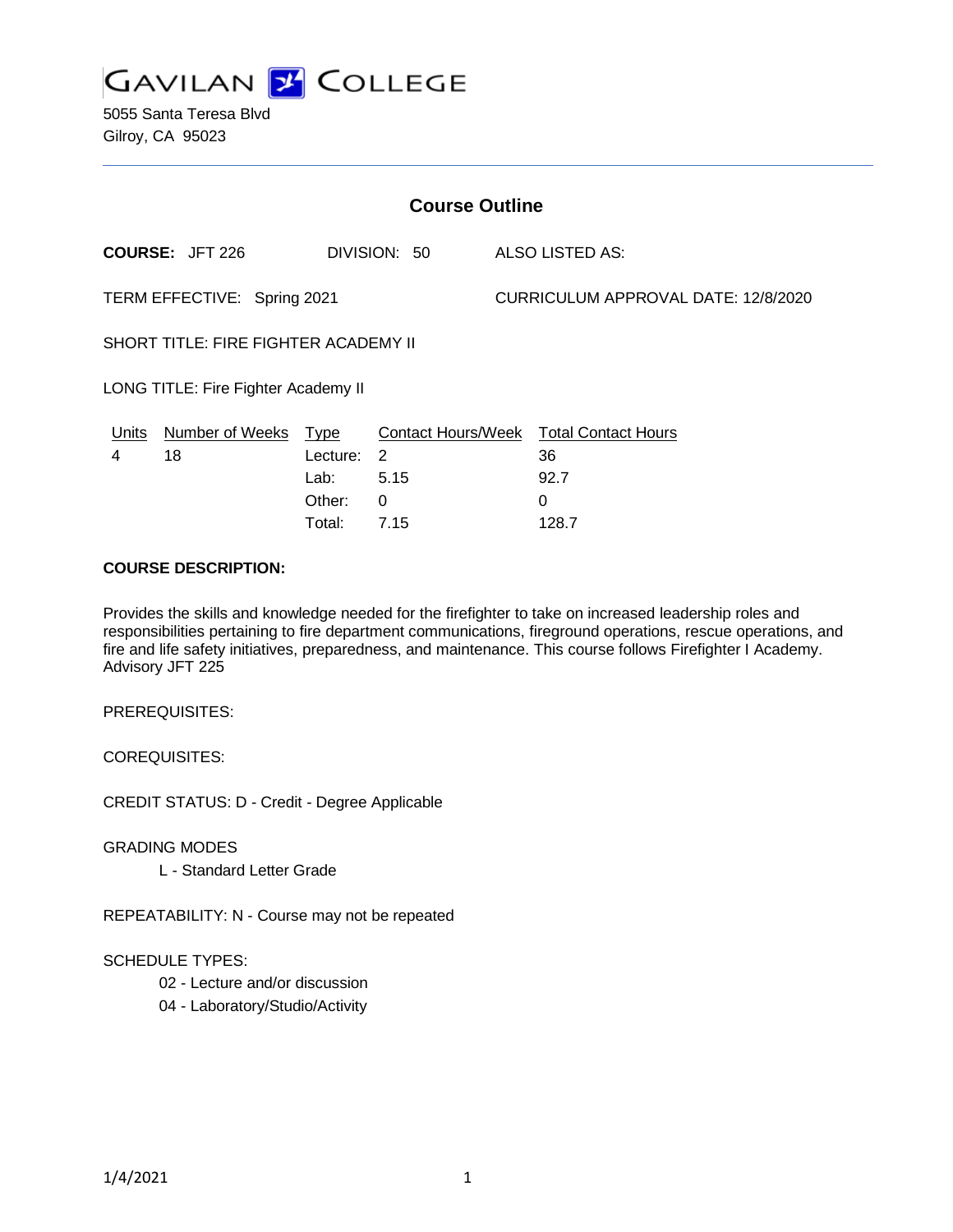## **STUDENT LEARNING OUTCOMES:**

By the end of this course, a student should:

1. Identify different levels in the firefighter certification track, the courses and requirements for certification and capstone testing process.

- 2. Develop and coordinate activities using the incident management system until command is transferred.
- 3. Outline steps necessary for protecting evidence of fire cause and origin.

4. Demonstrate how to extinguish an ignitable liquid fire, a flammable gas cylinder fire. and coordinate an interior attach line for attic, grade level, upper level and basement fires.

5. Apply and demonstrate vehicle stabilization and extrication techniques, and how to maintain power equipment.

# **CONTENT, STUDENT PERFORMANCE OBJECTIVES, OUT-OF-CLASS ASSIGNMENTS**

Curriculum Approval Date: 12/8/2020

LECTCURE CONTENT:

- I. Fire Fighter 2 Certification Process and Roles and Responsibilities (12 hours)
- II. Fire Department Communications (24 hours)
- 1. Basic Incident Report
- 2. Communicating the Need for Team Assistance
- a. Alarm Assignments
- b. Radio Communication Procedures

Because of the integrated nature of the lab/lecture method of instruction, the content for both lecture and lab are infused in all subjects

## LAB CONTENT:

- III. Fireground Operations (32 hours)
- 1. Extinguishing an Ignitable Liquid Fire
- 2. Controlling a Flammable Gas Cylinder Fire
- a. Characteristics of pressurized flammable gases
- b. Execute effective advances and retreats
- c. Apply various techniques for water application
- 3. Coordinating an Interior Attack Line
- a. Nozzle and hose for fire attack
- b. Indicators of building collapse
- c. Fire suppression
- d. Search and rescue
- 4. Protecting Evidence of Fire Cause and Origin
- IV. Rescue Operations (32 hours)
- 1. Extricating a Victim Entrapped in a Motor Vehicle
- a. Fire departments role at a vehicle accident
- b. Uses and limitations of hand and power equipment
- c. Safety procedures
- 2. Assisting Rescue Operation Teams
- a. Fire fighters role at a technical rescue operation
- b. Hazards associated with technical rescue operations
- c. Rescue tools
- V. Fire and Life Safety ( 28 hours)

1/4/2021 2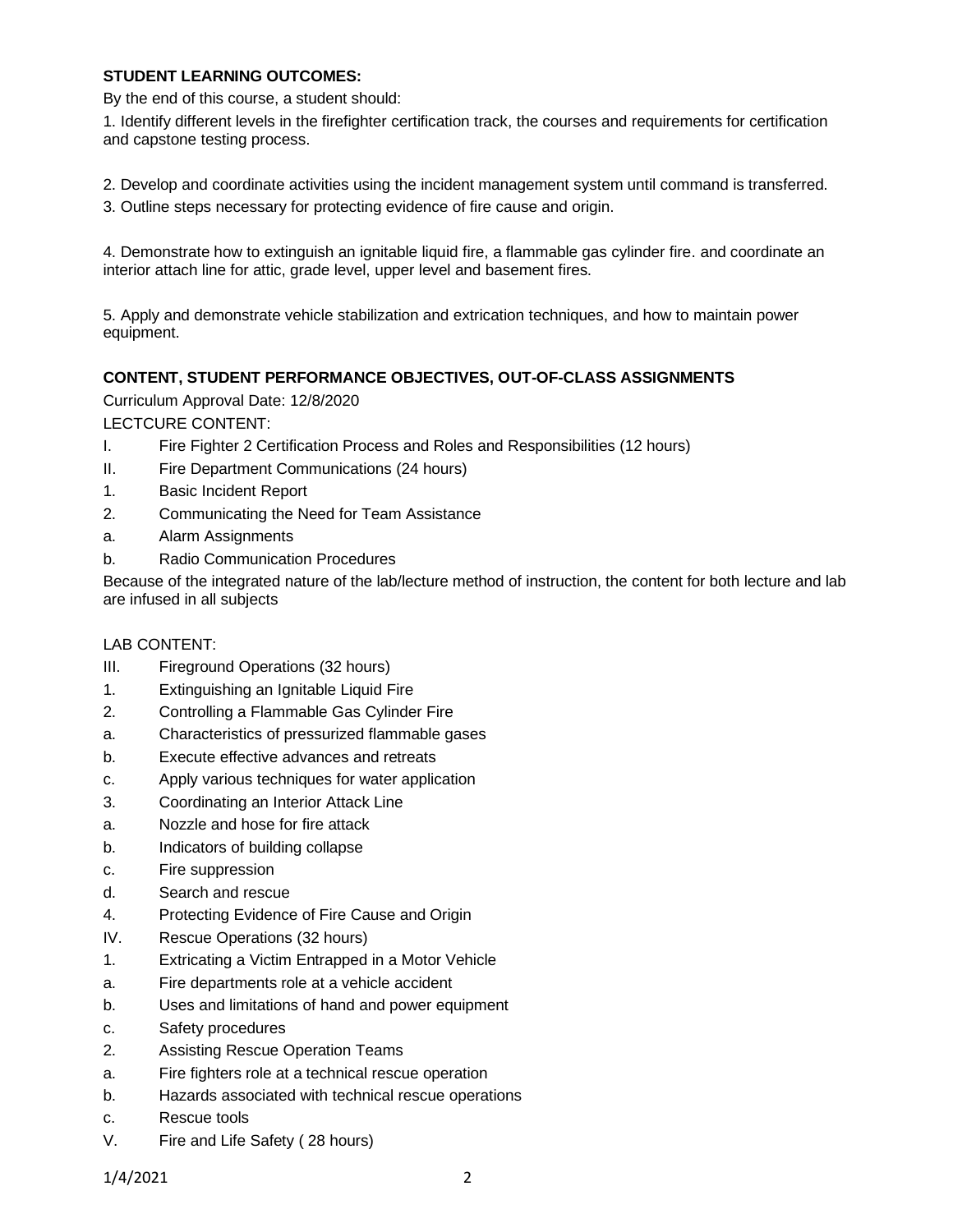- 1. Performing a Fire Safety Survey in an Occupied Structure
- 2. Presenting Fire Safety Information to Station Visitors or Small Groups
- a. Departmental standard operating procedures for fire station tours
- 3. Preparing for Preindictment Survey
- 4. Maintaining Power Plants, Power Tools, and Lighting Equipment
- a. Types of cleaning methods
- b. Problem-reporting practices
- 5. Performing an Annual Service Test on Fire Hose

## **METHODS OF INSTRUCTION:**

Lecture / Lab

# **OUT OF CLASS ASSIGNMENTS:**

Out of Class Assignments

Required Outside Hours: 36

Assignment Description: Read all chapters of the Fundamentals of Fire Fighter Skills and Hazardous Materials Response

Required Outside Hours: 36

Assignment Description:

1. Given written scenarios, students will complete a basic incident report.

2. Working in groups using provided scenarios, students will solve problems relating to fire suppression approaches and practices for various structural fires, i.e., single family, multi-family, commercial and highrise.

## **METHODS OF EVALUATION:**

Objective examinations

Percent of total grade: 25.00 %

Students will take a multiple choice test on performing a fire safety survey in a private dwelling. Complete all activities, skills and formative tests with a minimum score of 80%

Skill demonstrations

Percent of total grade: 50.00 %

Working in a team using identified techniques and safety guidelines, students will demonstrate how to safely extinguish an ignitable liquid fire. Complete all activities, skills and formative tests with a minimum score of 80%

Problem-solving assignments

Percent of total grade: 25.00 %

Given a vehicle accident scenario, students will work in groups to identify problems and determine appropriate actions necessary to stabilize and extricate victims. Complete all activities, skills and formative tests with a minimum score of 80%

# **REPRESENTATIVE TEXTBOOKS:**

National Fire Protection Association (NFPA) and the International Association of Fire Chiefs. Fundamentals of Fire Fighting Skills Student Manual . Jones and Bartlett Learning,2020.

Reading Level of Text, Grade: 12